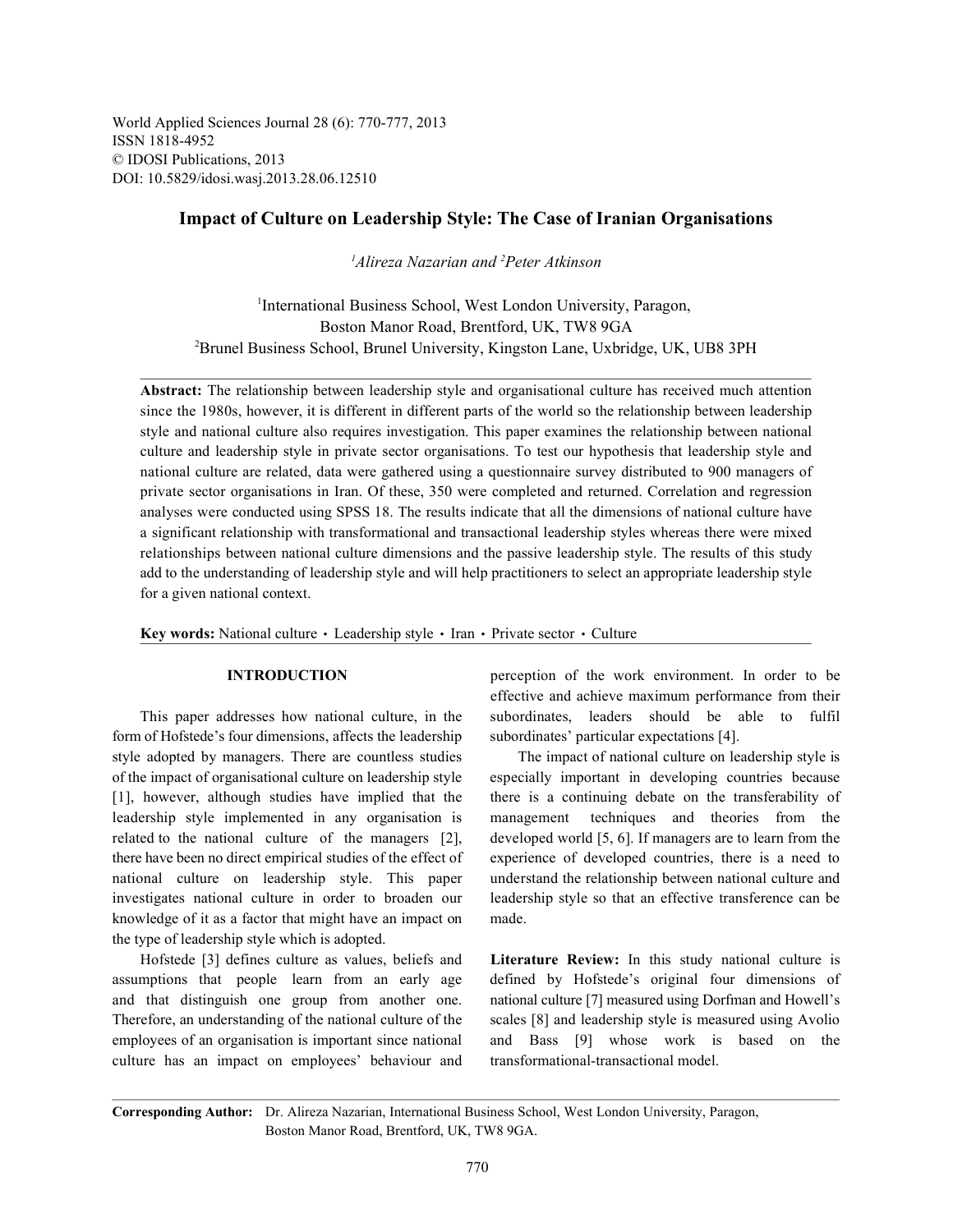of collective habits of mind and defines culture as only certain sections of society [8]. In order to overcome "the collective programming of the mind which this problem, Dorfman and Howell proposed a new scale distinguishes the members of one human group from for measuring Hofstede's dimensions which was at the another" (p. 25). He further argues that culture can be level of the individual so that valid data could be gathered defined in terms of its values which he defines as "broad from any member of society [14]. tendencies to prefer certain states of affairs over others" The literature shows that Hofstede's approach to [10]. Hofstede used four dimensions to measure these national culture has been tried and tested over a long broad tendencies and produce a profile of the national period of time and has formed a reliable basis for culture of each country which he studies. He was then further study which has enriched the model. Therefore, able to categorise these profiles to produce geographical Hofstede's four dimensions of national culture measured regions. using Dorfman and Howell's scales is a good basis for the

Of his four dimensions, Iran scored relatively high on present study. uncertainty avoidance and power distance and relatively low in masculinity and individualism. These results **Leadership Style:** Leadership always plays a enabled him to characterise Iran as being similar to Greece significant role in the growth and development of any and Turkey and he placed it in the Near Eastern cluster. organization [15]. It is the leaders and managers of the

Organizational Effectiveness (GLOBE) project placed Iran, determine the success of the business [16]. Schimmoeller, alongside India, Indonesia, Malaysia, Philippines and [17], among others, argues that the survival of an Thailand in the Southern Asia cluster. GLOBE identified organisation depends on the responsiveness and this group as having a high level of power distance and adaptability of its leaders in selecting a leadership style group and family collectivism. According to their which fits the context and members' emotion [9, 17-19]. research, countries in this cluster have a strong Bass and Avolio [20] believe that any organisation, orientation towards the future and towards performance. regardless of the size or industry it operates in, In addition, this cluster values charisma, team orientation which needs to achieve specific objectives and ensure and humane leadership [11]. the motivation and satisfaction of the employees,

collectivism could indicate that Iranians are very good at ensuring the achievement of the desired goals and team working. However, Taybe [12] argues that Iranian objectives. culture is better viewed in terms of individualism rather Among the theories of leadership that relate than collectivism since team co-operation, where members to effective organisational change, the most of the team are not very well known to each other from the prominent is transformational-transactional theory. outset, does not fit well with Iranian culture. In a study of leadership, Burns [21] uses the

highly on power distance, indicating that its society three leadership styles: the transactional where the accepts a highly unequal distribution of power. relationship between managers and employees is based This characteristic could have its origins in the structure on a formal or informal contract, the transformational of the Iranian family and particularly ethnic minority where managers seek to inspire employees to emotionally families, where the father traditionally had ultimate power identify and internalise with the aims of the organisation as the family leader [13]. However, according to Thiebaut and the laissez-faire (passive) style where mangers [13], this effect has diminished as a result of increasing delegate responsibility and only intervene in the case of levels of education bringing about a new relationship disaster. between mothers and their children. Furthermore, Burns argues that transactional leadership is based Thiebaut argues that in recent years Iranians have on conventional exchange relationships, similar to a become more individualistic, more resistant to formal contract between two people, in which one party, totalitarianism and more in favour of modernity, the follower, provides labour, productivity and demanding cultural, social and political change. lovalty in exchange for promised rewards, whereas,

study is that, since it was conducted only in IBM is to improve followers' consciousness level concerning subsidiaries, the sample was skewed by the organisational the importance of work and value of the outcomes, as well

**National Culture:** Hofstede [7] sees culture as a grouping culture and the fact that employees would have come from

On the other hand, the Global Leadership and firm who take most of the significant decisions which In Hofstede's findings, Iran's high score on requires effective leaders who can play their role in

Also, according to Hofstede's findings, Iran scored transformational-transactional approach and identifies

A criticism which has been levelled at Hofstede's in transformational leadership the main concern of leaders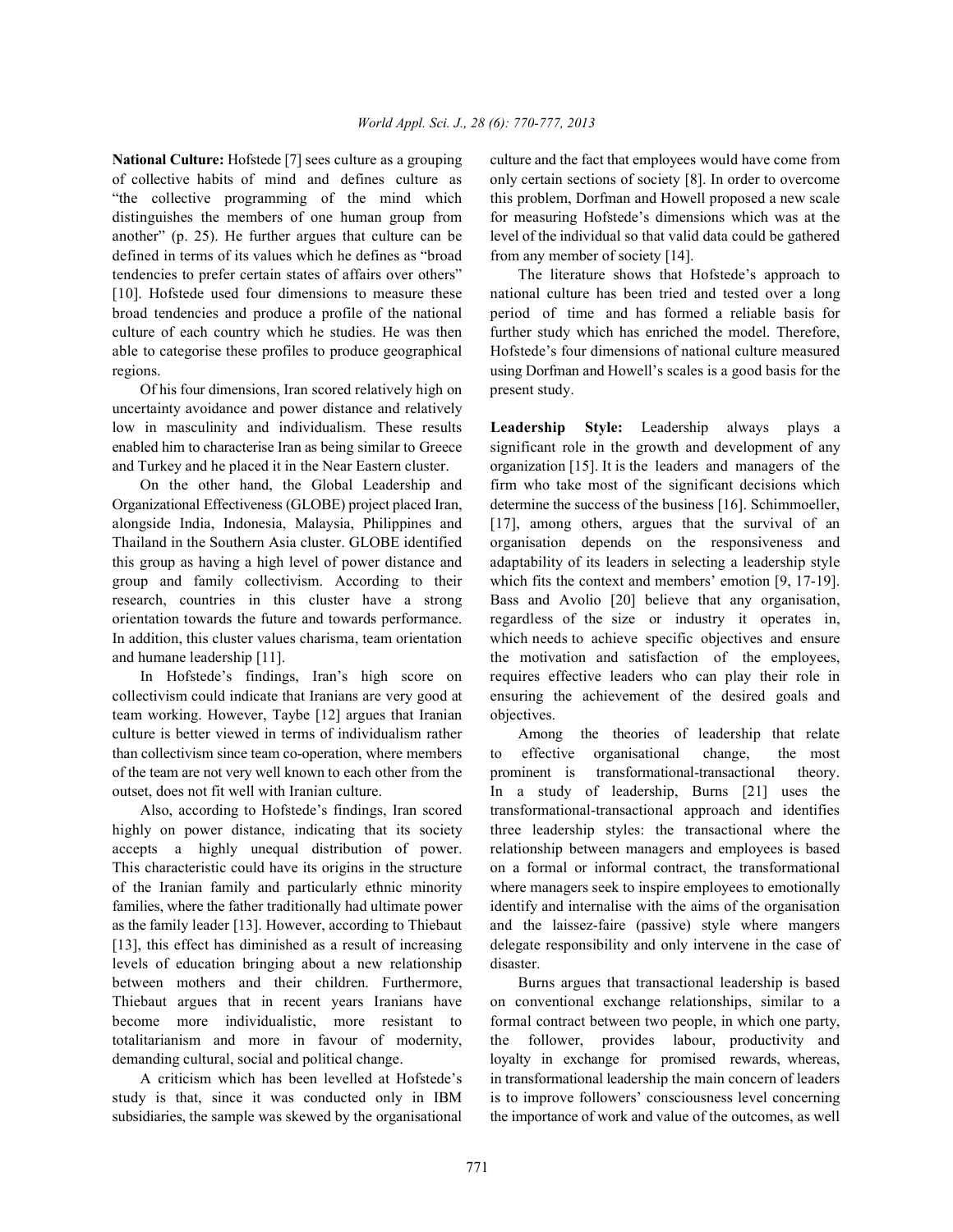leaders try to motivate followers to exceed their can help a great deal to reduce uncertainty; therefore, self-interest in the work in order to achieve better the preference is always given to modest, concerned and outcomes for the sake of the mission and vision of the self-effacing leaders [31-33]. organisation. Leaders hope, by engaging followers Furthermore, Iranian employees prefer organisational emotionally, intellectually and even morally, to encourage leaders who can inspire and guide them and also them to develop their skills and perform beyond provide support for subordinates like a father [11, 33-34]. expectation [22]. According to Burns [21] leaders in This approach is close to the transformational style of transformational leadership engage in the process of leadership. promoting major changes in organisational attitudes in According to Merhrabani and Mohamad [32] an order to achieve the organisation's objectives and autocratic leadership style is preferable in the public strategies. sector while the transformational leadership style shows

transactional leadership leaders create an organisational private sector organisations [35]. However, according to culture based on existing rules and procedures while Mehrabani and Mohamad [32] in the Iranian public sector transformational leaders change the culture based on a the autocratic leadership style is more predominant as new organisational vision and create new assumptions, power and authority are very centralized. In a more recent values and norms. For example, if an organisation requires study conducted by the students of the Islamic Azad the adaptation of a new technology, the role of leaders is University (IAU) in Iran, the results show that the critical in the success of the changes required. Bass [22] transformational style of leadership is preferred by the based on Burns's [21] argument developed a model of majority of employees working in all types of organisation transformational and transactional leadership which has in Iran [34]. gained major popularity among scholars.

been shown that the transactional style of leadership in countless studies on the impact of organisational culture industrial organisations is more effective than the on leadership style or vice versa, however, there is lack of transformational leadership style [23]. However, in service empirical study of the impact of national culture on based organisations, the transformational leadership style leaders and leadership style chosen or implemented by is preferred because it enhances job satisfaction so as to them. Furthermore, in most studies, arguably almost all, encourage staff to make extra effort in order to achieve national culture is taken for granted and its impact on any service objectives.  $\blacksquare$  other concept such as leadership style and organisational

is usually adopted by leaders with low educational literature review and the above analysis and to fulfil the attainment and lack of management experience [24]. aim of this study, we propose these hypotheses for These leaders cannot ensure staff motivation and testing: commitment in the professional working environment. There are some researchers who believe that passive **Hypothesis 1:** There is relationship between national leadership can hurt the organisation significantly [25] and culture and leadership style. that it is the least satisfactory and least effective, of the three leadership styles [9, 26]. The laissez-faire style of **Hypothesis 2:** The dimensions of national culture have leadership results in interpersonal conflicts among the different relationships with different leadership styles. staff members, role ambiguity, role conflict and psychological distress at the workplace [26-28]. **Research Method and Technique**

style in Iran are very limited [29-33]. Generally speaking, methodology using convenience sampling was used. Iran is a Muslim country and as part of the Islamic culture, The sample was drawn from the management level of employees expect their leaders to be honest, visionary private sector organisations in Iran. The level of analysis and generous [21]. The national culture of Iran values in the study is the individual level since each individual moderately low uncertainty avoidance, power distance has his or her own perception of leadership style based

as how to achieve them. In transformational leadership, and societal collectivism [11, 33, 31]. Charismatic leaders

On the other hand, Bass [22] argues that in a positive influence on organizational effectiveness in

In studies conducted in different industries it has **Summary Statements and Hypotheses:** There are A third style, the laissez-faire (or passive) style, effectiveness is not analysed. Therefore, based on this

Leadership in Iran: Studies of organisational leadership proposed for this study a deductive-quantitative-survey **Sampling and Instrument:** In order to test the hypotheses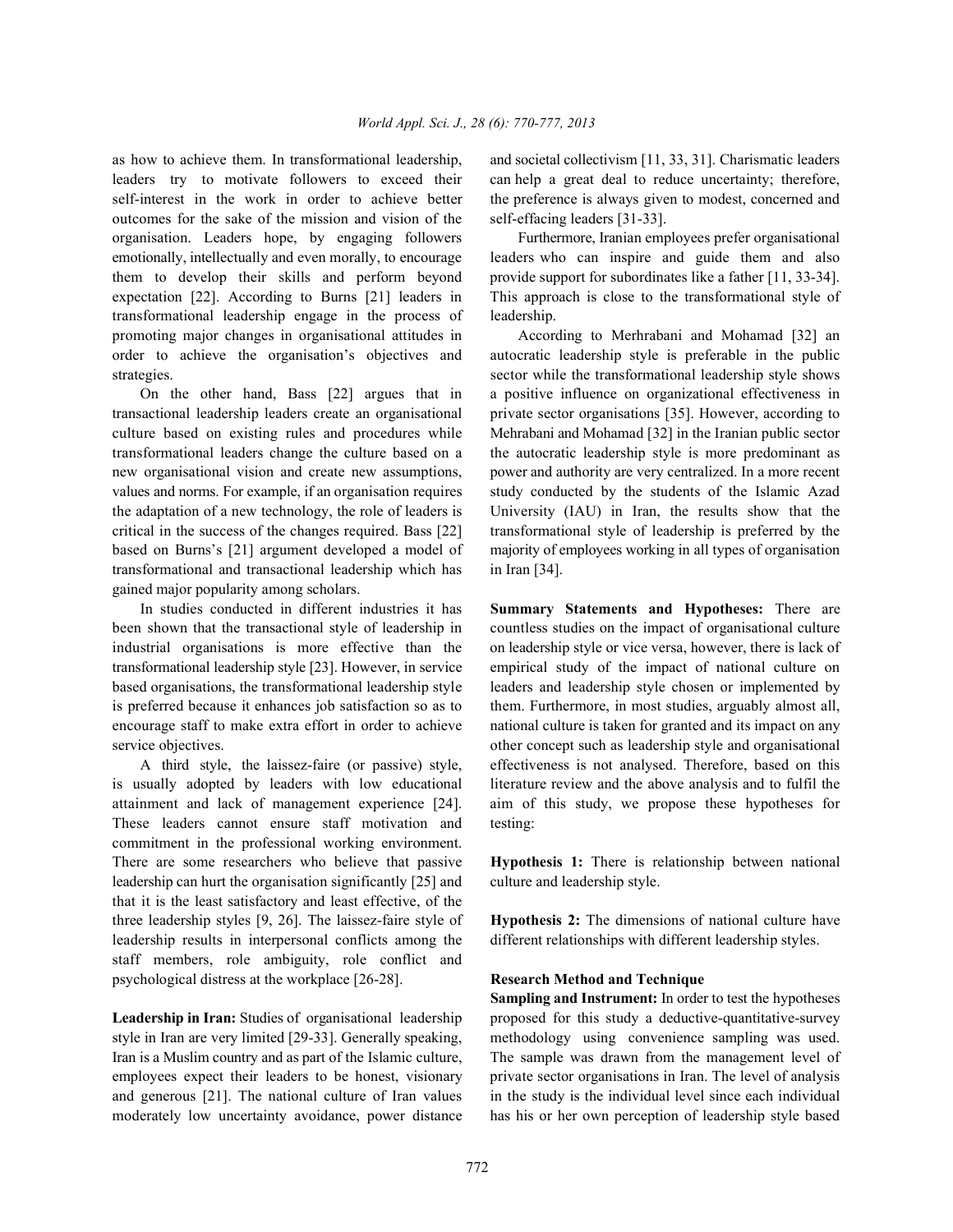designed for this study is divided into three parts: 1) 38 per cent holding a master's degree and 26 per cent demographic questions, 2) national culture questions holding a doctorate. Only 1 per cent did not have any based on Hofstede's national culture dimensions using university education. Dorfman and Howell's [8] scale which has 22 questions and 3). 36 questions on leadership style which are based **Reliability, Items Mean and Factor Loading:** The table on the transactional transformational theory using Avolio below clearly indicates that all dimensions of both and Bass [9] MLQ 5X scales. national culture and leadership style were highly reliable

from different management level of Iranian organizations. with scores of. 897 for masculinity (MSI);. 83 for power In Iran, there are strict government restrictions on distance (PDI), 744 for uncertainty avoidance (UAI) and collecting information from organizations, especially on . 697 for individualism (IDVI). Furthermore, the dimensions matters such as culture which are felt to be sensitive, of leadership style had values which varied from. so convenience sampling was used to overcome this 69 (Passive Leadership Style) to. 712 (transactional) and. difficulty. Although convenience sampling inevitably 701 (transformational). In the factor loading analysis it produces a less representative sample than random was decided to delete those items for which the sampling it has been seen it as justified where there are factor loading was less than. 30 as recommended by difficulties in accessing data [35]. In total 900 Hair *et al*. [39] and there was only one item in national questionnaires sent to managers of 30 organisations in culture (IDV6) where the factor loading result was lower the private sector in Iran out of which 358 were returned than. 3 and therefore it was deleted from further analysis. out of which 350 were used for further analysis as 8 of Mulitcollinearity was detected using the tolerance them were incomplete. According to Sekaran [35] the and Variance Inflation Factor (VIF) tests. Multicollinearity average response rate of 35% can be considered to be is a phenomenon where two or more variables are highly satisfactory for a survey of this kind. correlated in multiple regression analysis. Tolerance is an

order to analyse the data, the reliability of the constructs According to Field [36] the tolerance value of less than. was tested using the Cronbach alpha test. Then, in the 10 needs further investigation. Also, he further argues second stage of the data analysis, descriptive statistics that VIF value greater than 10 require further investigation were produced, along with exploratory factor analysis. [36, 37]. The analysis of data in this study show that both Finally, correlation coefficients as well as regression tolerances and VIF values are in the acceptable range. analyses were conducted. Pearson's correlation coefficients were produced to estimate the degree of **Hypotheses Testing:** In the first step of data analysis and association between pairs of variables in the sample as a in order to test Hypothesis 1 correlations analysis was whole. Additionally, linear regression analysis was also conducted and the results show that there is medium to employed to predict the extent to which predictor low correlation among national culture dimensions and variables act as predictors of specific outcomes. leadership styles (Table 2). The findings of this study are

study were from the middle and senior management levels, this study confirm some of Hofstede's findings on the with 37 and 34 per cent respectively. Around 22 per cent relationship between national culture dimensions, such as were from the junior management level and only 7 per cent the negative correlation between power distance and were in CEO positions. Furthermore, a slight majority of individualism, or the positive relationship between the sample was male, at 54 per cent. Around 78 per cent of uncertainty avoidance and masculinity. Moreover, the respondents were between 35 and 54 years of age, all national culture dimensions show either positive or 40 per cent were between 35 and 44 years and 38 per cent negative correlation with different leadership styles apart were between 45 and 54 years. Almost 99 per cent of the from masculinity which shows a relationship with the respondents had university degrees at bachelor level or transformational leadership style. This finding was to be

on the individual's national culture. The questionnaire above with 35 per cent holding a bachelor's degree,

For the purpose of this study data were collected and their values were above the recommended scale of 0.6

**Method of Analysis:** After finishing data collection and in that cannot be accounted for by the other predictor. indication of the proportional variance in the predictor

**RESULTS** indicate that there should be a relationship between **Descriptive Analysis:** The majority of respondents in this was predicted in this study. Furthermore, the results of consistent with the limited previous studies which national culture and leadership style and confirm what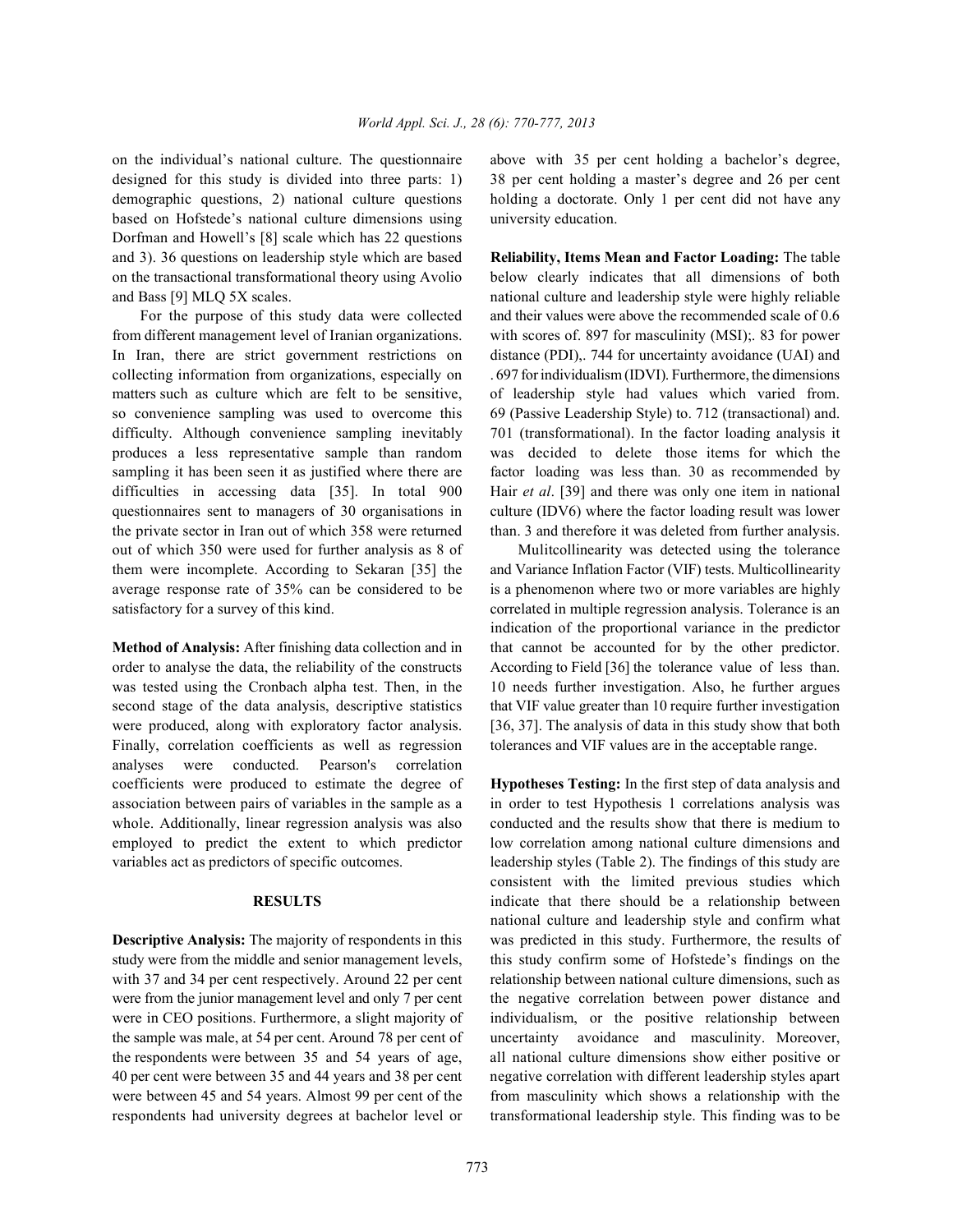|                          | Table 1: Factor Loading, Scale Mean and Cronbach alpha of Dimensions |                  |                |            |                |
|--------------------------|----------------------------------------------------------------------|------------------|----------------|------------|----------------|
|                          | Construct                                                            | Measurement item | Factor loading | Scale Mean | Cronbach alpha |
| National culture         | <b>Uncertainty Avoidance</b>                                         | UA1              | 0.453          | 5.97       | 0.744          |
|                          |                                                                      | UA <sub>2</sub>  | 0.706          | 5.78       |                |
|                          |                                                                      | UA3              | 0.526          | 5.75       |                |
|                          |                                                                      | UA4              | 0.761          | 5.81       |                |
|                          |                                                                      | UA5              | 0.834          | 5.73       |                |
|                          | Individualism Vs. Collectivism                                       | IDV1             | 0.707          | 5.29       | 0.697          |
|                          |                                                                      | IDV1             | 0.73           | 5.52       |                |
|                          |                                                                      | IDV1             | 0.621          | 5.36       |                |
|                          |                                                                      | IDV1             | 0.696          | 5.34       |                |
|                          |                                                                      | IDV1             | 0.593          | 5.37       |                |
|                          | Power Distance                                                       | PD1              | 0.809          | 2.83       | 0.83           |
|                          |                                                                      | PD <sub>2</sub>  | 0.781          | 2.92       |                |
|                          |                                                                      | PD3              | 0.679          | 2.99       |                |
|                          |                                                                      | PD4              | 0.641          | 3.09       |                |
|                          |                                                                      | PD5              | 0.792          | 2.34       |                |
|                          |                                                                      | PD <sub>6</sub>  | 0.518          | 3.06       |                |
|                          | Masculinity                                                          | MS1              | 0.766          | 3.98       | 0.89           |
|                          | Vs Femininity                                                        | MS <sub>2</sub>  | 0.856          | 3.65       |                |
|                          |                                                                      | MS3              | 0.812          | 3.78       |                |
|                          |                                                                      | MS4              | 0.886          | 3.57       |                |
|                          |                                                                      | MS5              | 0.894          | 3          |                |
| Leadership Style         | Transactional                                                        | CR1              | .638           | 2.98       | 0.712          |
|                          |                                                                      | CR <sub>2</sub>  | .515           | 3.25       |                |
|                          |                                                                      | CR3              | .543           | 3.38       |                |
|                          |                                                                      | CR4              | .485           | 3.27       |                |
|                          |                                                                      | MBEA1            | .526           | 2.87       |                |
|                          |                                                                      | MBEA2            | .487           | 2.93       |                |
|                          |                                                                      | MBEA3            | .500           | 3.06       |                |
|                          |                                                                      | MBEA4            | .518           | 3.18       |                |
| Passive Leadership Style |                                                                      | MBEP1            | .524           | $\sqrt{2}$ | 0.69           |
|                          |                                                                      | MBEP2            | .511           | 2.11       |                |
|                          |                                                                      | MBEP3            | .467           | 2.05       |                |
|                          |                                                                      | MBEP4            | .497           | 2.01       |                |
|                          |                                                                      | LF1              | .418           | 2.13       |                |
|                          |                                                                      | LF <sub>2</sub>  | .506           | 1.78       |                |
|                          |                                                                      | LF3              | .486           | 1.67       |                |
|                          |                                                                      | LF4              | .524           | 2.34       |                |
|                          | Transformational                                                     | IA1              | .465           | 4.05       | 0.709          |
|                          |                                                                      | IA <sub>2</sub>  | .427           | 4.17       |                |
|                          |                                                                      | IA3              | .486           | 3.49       |                |
|                          |                                                                      | IA4              | .418           | 3.93       |                |
|                          |                                                                      | $IB1$            | .402           | 3.99       |                |
|                          |                                                                      | $IB2$            | .414           | 3.42       |                |
|                          |                                                                      | IB3              | .453           | 2.78       |                |
|                          |                                                                      | IB4              | .372           | 2.67       |                |
|                          |                                                                      | IM1              | .497           | 3.03       |                |
|                          |                                                                      | IM <sub>2</sub>  | .458           | 3.42       |                |
|                          |                                                                      | IM3              | $.520\,$       | 2.87       |                |
|                          |                                                                      | IM4              | .535           | 2.98       |                |
|                          |                                                                      | $IS1$            | .530           | 2.89       |                |
|                          |                                                                      | IS <sub>2</sub>  | .485           | $4.01\,$   |                |
|                          |                                                                      | IS3              | .426           | 3.65       |                |
|                          |                                                                      | IS4              | .476           | 3.77       |                |
|                          |                                                                      | IC1              | .437           | 4.18       |                |
|                          |                                                                      | IC <sub>2</sub>  | $.408$         | 4.05       |                |
|                          |                                                                      | IC3              | .465           | 3.79       |                |
|                          |                                                                      | IC4              | .427           | 3.78       |                |

# *World Appl. Sci. J., 28 (6): 770-777, 2013*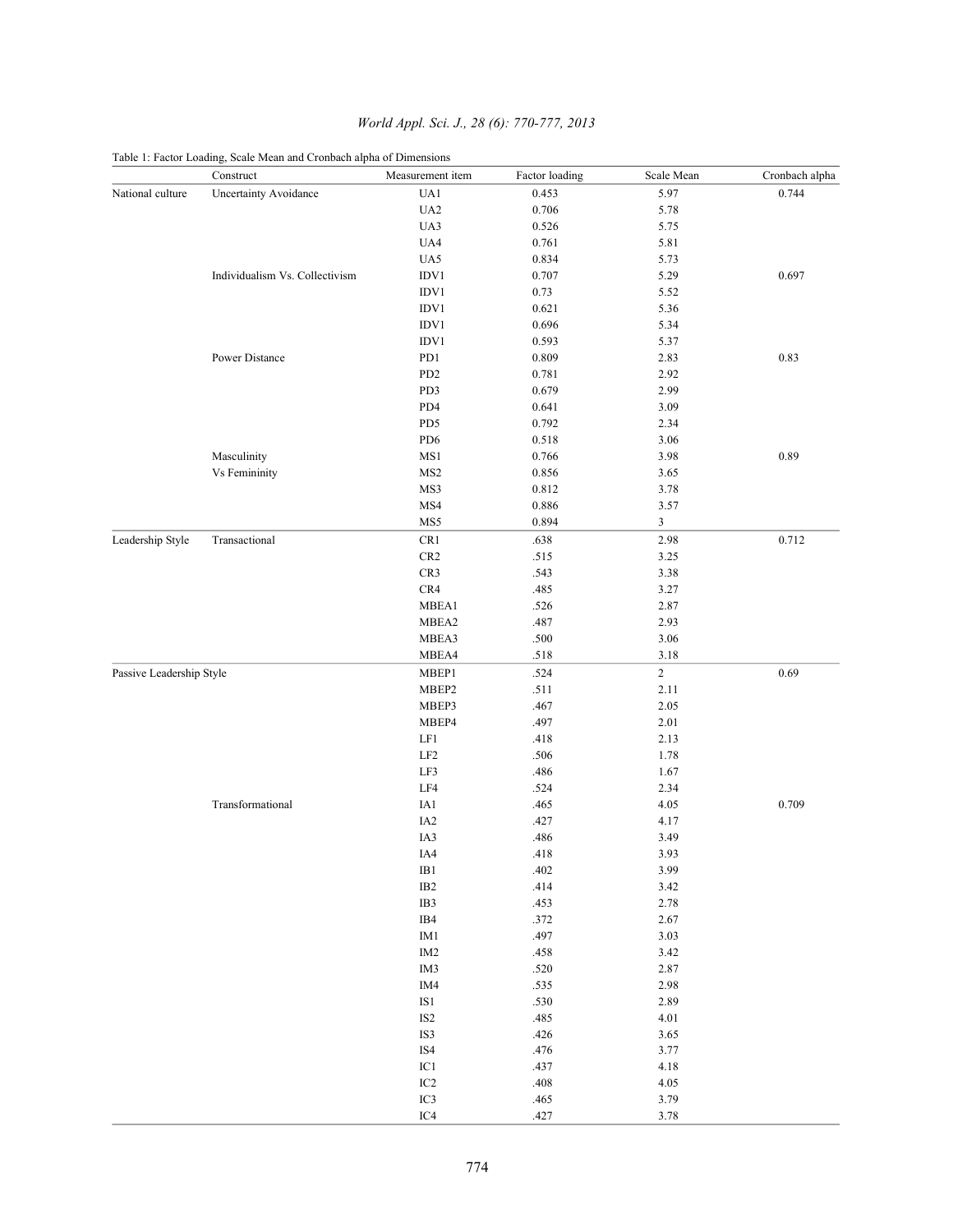|             | Table 2. Contration Cochicient of Constructs |          |             |            |             |            |            |  |  |
|-------------|----------------------------------------------|----------|-------------|------------|-------------|------------|------------|--|--|
|             | UAI                                          | PDI      | <b>IDVI</b> | <b>MSI</b> | <b>TFLS</b> | <b>TLS</b> | <b>PLS</b> |  |  |
| <b>UAI</b>  |                                              |          |             |            |             |            |            |  |  |
| PDI         | $.357**$                                     |          |             |            |             |            |            |  |  |
| <b>IDVI</b> | .468**                                       | $-229*$  |             |            |             |            |            |  |  |
| <b>MSI</b>  | $.428**$                                     | $.427*$  | $.436**$    |            |             |            |            |  |  |
| <b>TFLS</b> | $.437**$                                     | $.495**$ | $.315**$    | $-.051$    |             |            |            |  |  |
| <b>TLS</b>  | $.442**$                                     | $.463**$ | $.272*$     | $.394**$   | $-.310**$   |            |            |  |  |
| <b>PLS</b>  | $.213*$                                      | $.360**$ | $-237*$     | $-.251*$   | .369**      | $-136*$    |            |  |  |
|             |                                              |          |             |            |             |            |            |  |  |

## *World Appl. Sci. J., 28 (6): 770-777, 2013*

Table 2: Correlation Coefficient of Constructs

Table 3: Regression Results for National Culture relationship with organisational Culture

| LS Var           | NC Var      | Stan B Coeff | R <sub>2</sub> | Adj R <sub>2</sub> | F-Stat   |
|------------------|-------------|--------------|----------------|--------------------|----------|
| Transformational | UAI         | $0.438**$    | 0.479          | 0.468              | 57.422** |
|                  | <b>IDVI</b> | $0.367**$    |                |                    |          |
|                  | PDI         | $0.522**$    |                |                    |          |
|                  | MSI         | $-0.146*$    |                |                    |          |
| Transactional    | <b>UAI</b>  | $0.419**$    | 0.454          | 0.443              | 55.264   |
|                  | <b>IDVI</b> | $0.222*$     |                |                    |          |
|                  | PDI         | $0.522**$    |                |                    |          |
|                  | MSI         | $0.228*$     |                |                    |          |
| Passive          | <b>UAI</b>  | $0.127*$     | 0.102          | 0.092              | 11.875** |
|                  | <b>IDVI</b> | $0.137*$     |                |                    |          |
|                  | PDI         | 0.058        |                |                    |          |
|                  | MSI         | 0.090        |                |                    |          |

\*\*P< $0.01$ , \*P< $0.05$ 

expected because the purpose of transformational R-Square is 45.4 per cent which shows that the leadership is to motivate subordinates, which is national culture dimensions are good predictors of the consistent with a feminine culture. transactional leadership style. However, dimensions of

regression analysis was employed to test Hypothesis 2 (UAI, B=.127, P<0.05; IDVI, B=.137, P<0.05), or no and the results are shown in Table 3. The relationship relationship (PDI, B=.058, P>.05; MSI, B=.090, P>.05) between the national culture dimensions and with passive leadership style. Furthermore, the results transformational leadership indicates that all the show that R-Square is 10.2 per cent, which implies that dimensions of national culture have a significant national culture dimensions are not quite a good predictor relationship with the transformational leadership style. of the passive leadership style. The results indicate that all the national culture dimensions are significant predictors of the **DISCUSSION** transformational leadership style: Uncertainty Avoidance (UAI) (B=0.438, P<0.01), Individualism (IDV) (B= 0.367, This study's aim was to investigate the relationship  $P< 0.01$ ), Power Distance (PDI) (B= 0.522, P< 0.01) show a between national culture and leadership style in Iranian positive significant relationship whereas Masculinity private sector organisations. In order to measure national (MSI) (B=-0.246, P< 0.01) shows a negative relationship, culture, Hofstede's national culture dimensions as was expected. The results also indicate that the (Individualism, Power Distance, Uncertainty Avoidance R-Square is 47.9 per cent, which implies that the and Masculinity) were employed by using the Dorfman national culture dimensions are good predictors of and Howell [8] instrument. In order to measure leadership transformational leadership. style (Transformational, Transactional and Passive)

strong positive relationships with the transactional In order to test the hypotheses proposed for this leadership style (UAI, B=. 419, P<0.01; IDVI, B=.222, study national culture was taken as the independent P<0.05; PDI, B=.522, P<0.01; MSI, B=.228, P<.05). variable and leadership style taken as the dependent In addition, the results also indicate that the variables.

In the second step of data analysis, national culture show either a weak relationship

Also, all the dimensions of national culture have the Avilio and Bass [9] instrument was employed.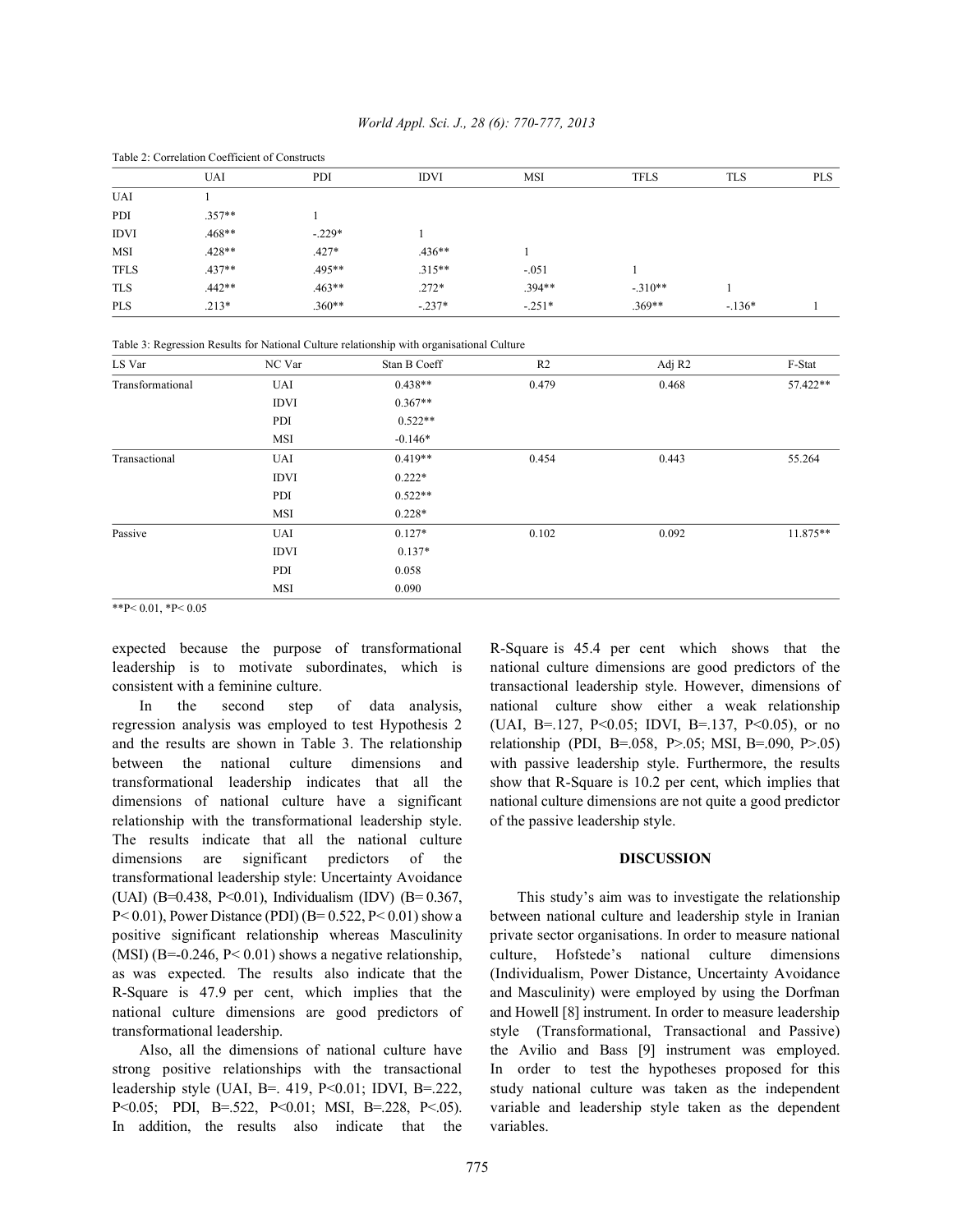indicate that national culture has a significant impact on organizational culture in a national context. leadership style and the correlations analysis which was Pensee Journal, 75(12): 358-373. conducted provides extra support for a relationship 3. Hofstede, G., G.J. Hofstede and M. Minkov, 2010. between these two constructs. Furthermore, a significant Cultures and Organisations: Software of the Mind. finding is that the relationship between masculinity (MSI) NY: McGraw Hill. and the transformational leadership in the regression 4. Kuchinke, K.P., 2000. The role of feedback in analysis is negative whereas the correlation analysis management training settings. Human Resource shows no correlation between them. This result might be Development Quarterly, 11(4): 381-401. seen as predictable since transformational leadership 5. Gonnzelez, R.F. and J. McMillian, 1961. requires leaders to motivate and nurture their The universality of American philosophy. Journal of subordinates to achieve both personal and organisational American Management,  $4(11)$ : 41-45. goals and this approach is the opposite of masculinity 6. Leung, K.R., S. Bhagat, N.R. Buchan, M. Erez and which promotes assertiveness and a performance C.B. Gibson, 2005. Culture and international business: orientation. The data indicate mixed results in the case of recent advances and their implications for future the relationship between national culture and passive research. Journal of International Business Studies, leadership. The regression analysis shows that only two 36(4): 357-378. of the national culture dimensions, namely uncertainty 7. Hofsted, G., 1980. Motivation, leadership and avoidance and individualism, have a weak significant organisation. Do American theories apply abroad? relationship with passive leadership and the other two, Organisational Dynamics, Summer, pp: 42-63. power distance and masculinity, show no relationship at 8. Dorfman, P.W. and J.P. Howell, 1988. Dimensions of all. national culture and effective leadership patterns:

dimensions of national culture have a relationship with Comparative Management, 3: 127-150. the passive leadership style. Two (UAI and PDI) have a 9. Avolio, B.J. and B.M. Bass, 2004. positive significant relationship and the other two Multifactor Leadership Questionnaire. Manual and (IDVI, MSI) are negatively correlated with the passive leadership style. Mindgarden.

sample have among the three leadership styles and how leadership in Iran: the land of individual achievers, this preference is related to these managers' perception of strong family ties and powerful elite. Academy of the national culture in which they work. It shows that Management Executive, 17(4): 127-142. there is a general relationship and it shows how the 12. Tayeb, M., 1979. Cultural Determinants of relationship is different for the different dimensions of Organisational Response to Environmental Demands: national culture. This information will be of value to an Empirical Study in Iran. M.Litt Thesis, University scholars because it increases our understanding of both of Oxford. national culture and leadership style and it will also be of 13. Thiebaut, A.K., 2008. From motherhood to equal value to mangers because it will guide them in their choice rights advocates: the weakening of patriarchal order. of leadership style in a given national context. This study In H. Katouzian and H. Shahidi, (Eds.). Iran in the also indicates that further studies are needed to  $21<sup>st</sup>$  century: Politics, Economics and Conflicets. understand how other factors, such as organisational London: T. Ratledge and F. Books. culture, affect the relationship between national culture 14. Hofstede, G. and M.H. Bond, 1988. The Confucius and leadership style. connection: From cultural roots to economic growth.

Leadership.  $(4^{\text{th}}$  edn.). San Francisco: Jossey-Bass.  $10(4)$ : 112-124.

- In general, the results from the regression analysis 2. Nazarian, A. and P. Atkinson, 2013. How size affects
	-
	-
	-
	-
	-
- However, the correlation analysis shows that all four Hofstede revisited. Advances in International
	- Sampler set  $(3<sup>rd</sup>$  edn.). Redwood City, CA:
	- **CONCLUSION** 21<sup>st</sup> century. Asia Pacific Journal of Management, 10. Hofstede, G., 2007. Asian management in the 24: 411-420.
- This study shows the preference that managers in the 11. Javidan, M. and A. Dastmalchian, 2003. Culture and
	-
	-
	- Organizational Dynamic, 16(4): 5-21.
- **REFERENCES** 15. Ahn, M.J., J.S.A. Adamson and D. Dornbusch, 2004. 1. Schein, E.H., 2010. Organisational Culture and Journal of Leadership and Organizational Studies, From Leaders to Leadership: Managing Change.